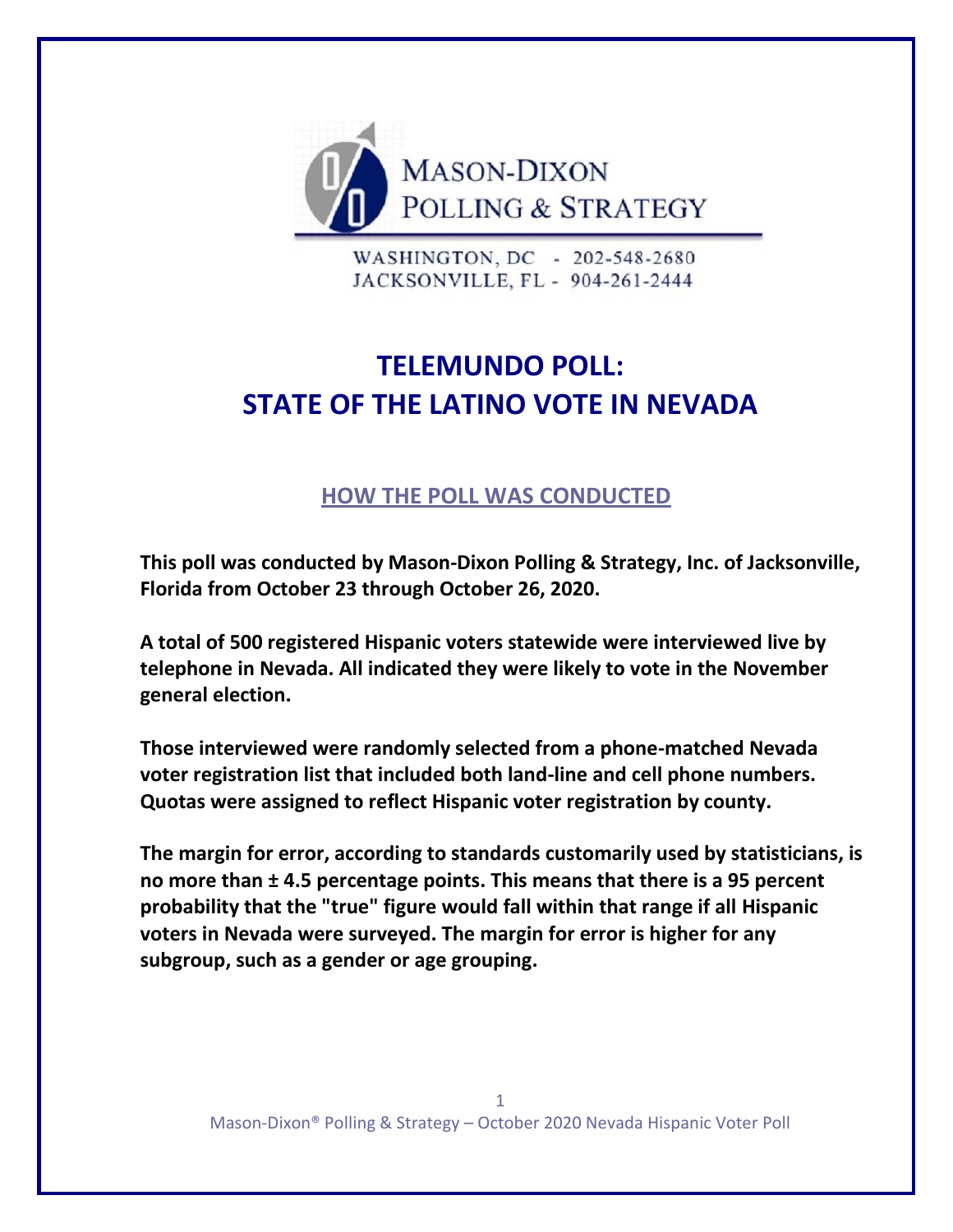**QUESTION: If the 2020 election for president were held today, would you vote for:**

- **The Democratic party ticket of Joe Biden & Kamala Harris**
- **The Republican party ticket of Donald Trump & Mike Pence**
- **Or one of the other party or independent tickets**

|                           | <b>BIDEN</b> | <b>TRUMP</b> | <b>OTHER</b>                 | <b>UNDECIDED</b> |
|---------------------------|--------------|--------------|------------------------------|------------------|
| <b>STATE</b>              | 62%          | 29%          | 2%                           | 7%               |
| <b>REGION</b>             | <b>BIDEN</b> | <b>TRUMP</b> | <b>OTHER</b>                 | <b>UNDECIDED</b> |
| <b>Clark County</b>       | 64%          | 27%          | 2%                           | 7%               |
| <b>Rest of State</b>      | 53%          | 38%          | 2%                           | 7%               |
| <b>GENDER ID</b>          | <b>BIDEN</b> | <b>TRUMP</b> | <b>OTHER</b>                 | <b>UNDECIDED</b> |
| <b>Male</b>               | 58%          | 34%          | 2%                           | 6%               |
| <b>Female</b>             | 65%          | 25%          | 2%                           | 8%               |
| <b>AGE</b>                | <b>BIDEN</b> | <b>TRUMP</b> | <b>OTHER</b>                 | <b>UNDECIDED</b> |
| $50$                      | 65%          | 27%          | 3%                           | 5%               |
| $50+$                     | 59%          | 31%          | 1%                           | 9%               |
| <b>HISPANIC ORIGIN</b>    | <b>BIDEN</b> | <b>TRUMP</b> | <b>OTHER</b>                 | <b>UNDECIDED</b> |
| <b>Mexican</b>            | 69%          | 23%          | 2%                           | 6%               |
| <b>Other</b>              | 52%          | 38%          | 2%                           | 8%               |
| <b>PARTY REGISTRATION</b> | <b>BIDEN</b> | <b>TRUMP</b> | <b>OTHER</b>                 | <b>UNDECIDED</b> |
| <b>Democrat</b>           | 92%          | 4%           | $\qquad \qquad \blacksquare$ | 4%               |
| Republican                | 3%           | 90%          | 1%                           | 6%               |
| Independent               | 49%          | 32%          | 6%                           | 13%              |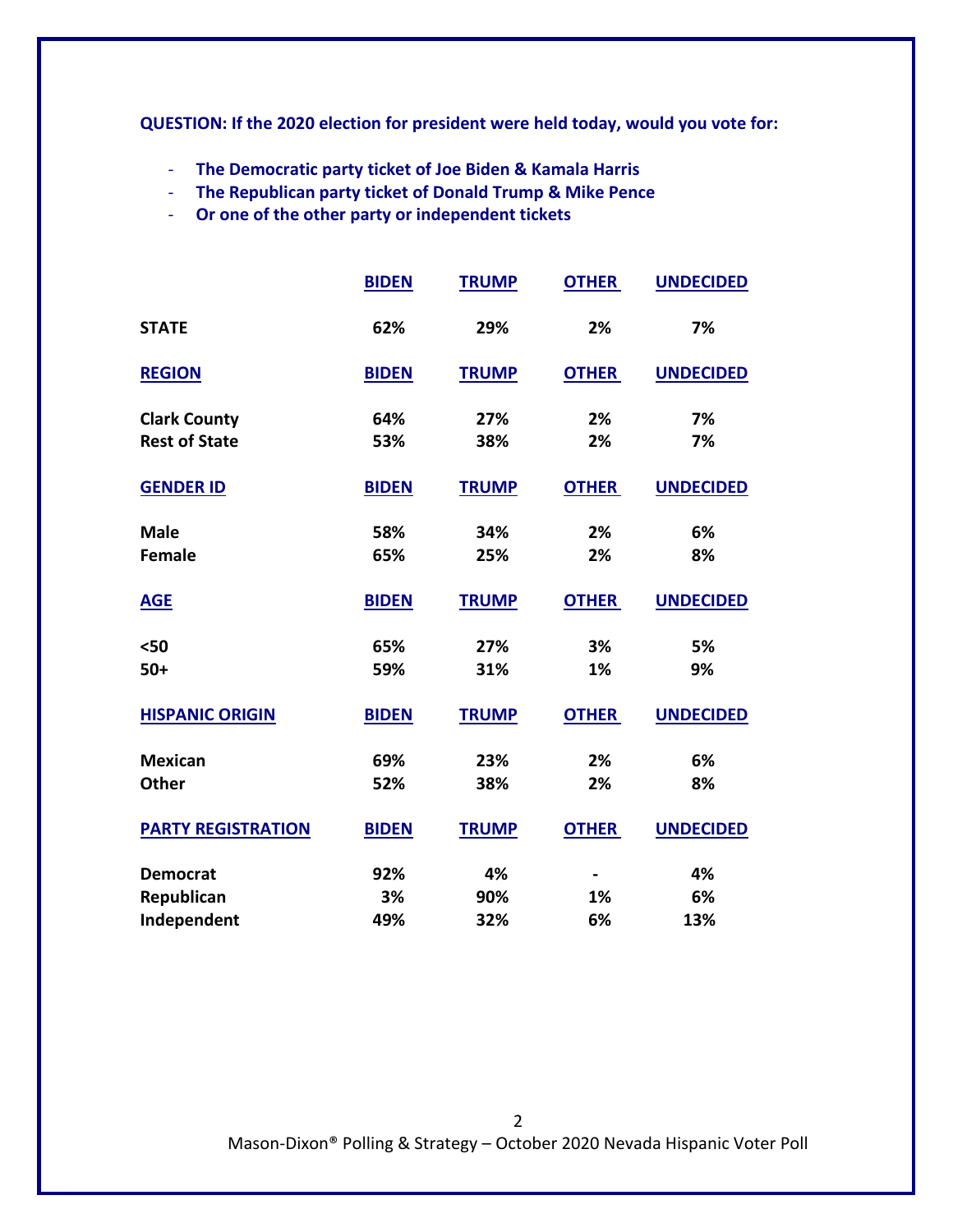**QUESTION: Which one of the following best describes your position following the debate:**

- **I had already decided to vote for Biden and the debate did not change my mind**
- **I had already decided to vote for Trump and the debate did not change my mind**
- **The debate made me more likely to vote for Biden**
- **The debate made me more likely to vote for Trump**
- **I am undecided and the debate had no effect**
- **The debate made me change my mind to undecided or vote for independent**

|                           | <b>BIDEN</b> | <b>TRUMP</b> | <b>LIKELY BIDEN</b> | <b>LIKELY TRUMP</b>              | <b>STILL UND</b> | <b>MOVE UND</b> |
|---------------------------|--------------|--------------|---------------------|----------------------------------|------------------|-----------------|
| <b>STATE</b>              | 52%          | 20%          | 10%                 | 9%                               | 5%               | 4%              |
| <b>REGION</b>             | <b>BIDEN</b> | <b>TRUMP</b> | <b>LIKELY BIDEN</b> | <b>LIKELY TRUMP</b>              | <b>STILL UND</b> | <b>MOVE UND</b> |
| <b>Clark County</b>       | 53%          | 20%          | 11%                 | 7%                               | 5%               | 4%              |
| <b>Rest of State</b>      | 47%          | 20%          | 6%                  | 18%                              | 6%               | 3%              |
| <b>GENDER ID</b>          | <b>BIDEN</b> | <b>TRUMP</b> | <b>LIKELY BIDEN</b> | <b>LIKELY TRUMP</b>              | <b>STILL UND</b> | <b>MOVE UND</b> |
| <b>Male</b>               | 47%          | 23%          | 11%                 | 11%                              | 5%               | 3%              |
| Female                    | 57%          | 17%          | 9%                  | 7%                               | 5%               | 5%              |
| <b>AGE</b>                | <b>BIDEN</b> | <b>TRUMP</b> | <b>LIKELY BIDEN</b> | <b>LIKELY TRUMP</b>              | <b>STILL UND</b> | <b>MOVE UND</b> |
| $50$                      | 56%          | 19%          | 9%                  | 8%                               | 6%               | 2%              |
| $50+$                     | 48%          | 21%          | 11%                 | 10%                              | 4%               | 6%              |
| <b>HISPANIC ORIGIN</b>    | <b>BIDEN</b> | <b>TRUMP</b> |                     | <b>LIKELY BIDEN LIKELY TRUMP</b> | <b>STILL UND</b> | <b>MOVE UND</b> |
| <b>Mexican</b>            | 62%          | 19%          | 7%                  | 4%                               | 5%               | 3%              |
| Other                     | 36%          | 23%          | 16%                 | 15%                              | 5%               | 5%              |
| <b>PARTY REGISTRATION</b> | <b>BIDEN</b> | <b>TRUMP</b> | <b>LIKELY BIDEN</b> | <b>LIKELY TRUMP</b>              | <b>STILL UND</b> | <b>MOVE UND</b> |
| <b>Democrat</b>           | 80%          | 3%           | 12%                 | 1%                               | 4%               | $\blacksquare$  |
| Republican                | 3%           | 65%          |                     | 25%                              | 2%               | 5%              |
| Independent               | 35%          | 20%          | 14%                 | 12%                              | 13%              | 6%              |

Mason-Dixon® Polling & Strategy – October 2020 Nevada Hispanic Voter Poll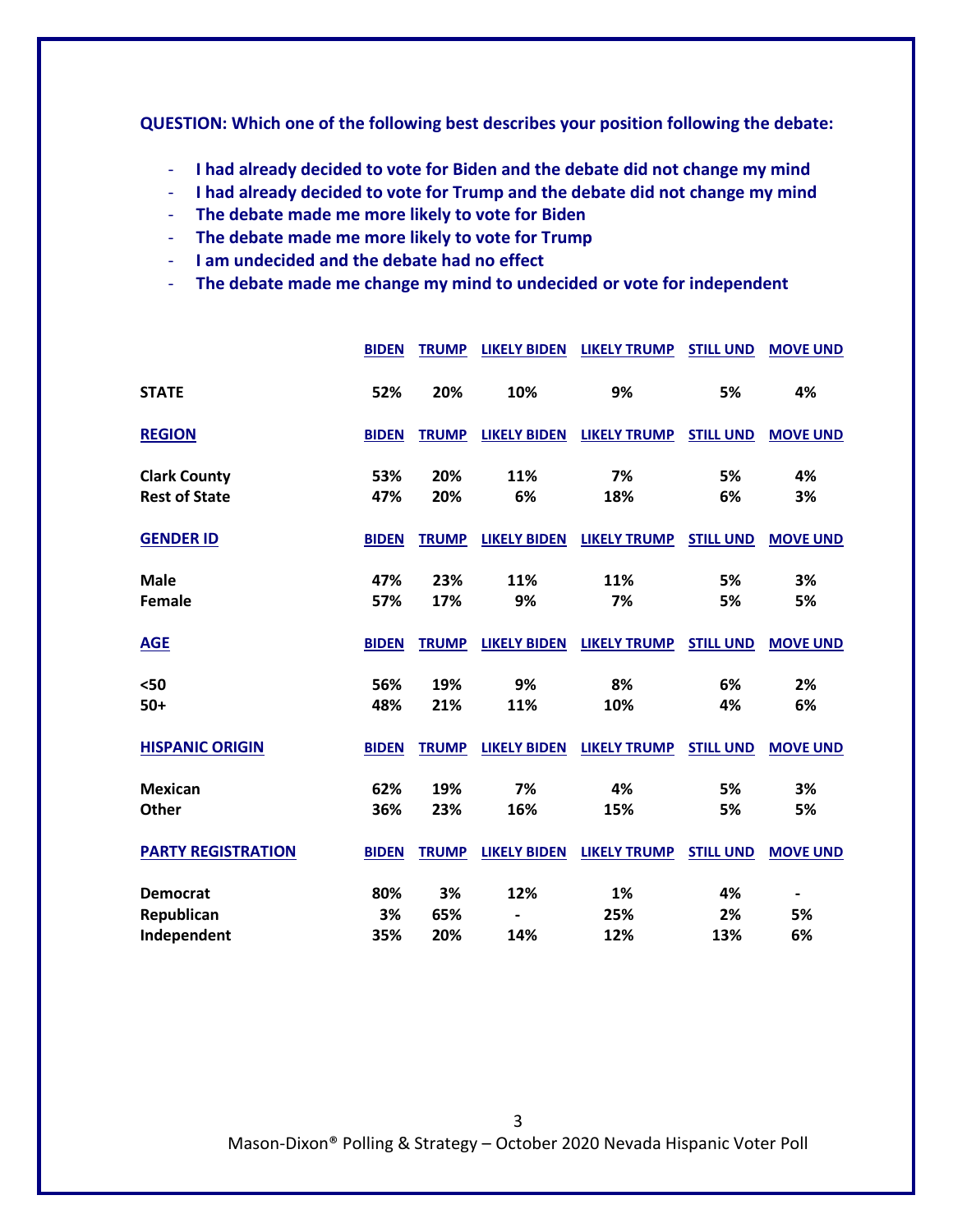**QUESTION: Are you seriously concerned about violence breaking out after the election, or not?**

|                           | <b>YES</b> | $NO$      | <b>NOT SURE</b> |
|---------------------------|------------|-----------|-----------------|
| <b>STATE</b>              | 42%        | 52%       | 6%              |
| <b>REGION</b>             | <b>YES</b> | NO        | <b>NOT SURE</b> |
| <b>Clark County</b>       | 44%        | 49%       | 7%              |
| <b>Rest of State</b>      | 33%        | 66%       | 1%              |
| <b>GENDER ID</b>          | <b>YES</b> | $NO$      | <b>NOT SURE</b> |
| <b>Male</b>               | 38%        | 59%       | 3%              |
| <b>Female</b>             | 45%        | 46%       | 9%              |
| <b>AGE</b>                | <b>YES</b> | <b>NO</b> | <b>NOT SURE</b> |
| $50$                      | 42%        | 52%       | 6%              |
| $50+$                     | 43%        | 51%       | 6%              |
| <b>HISPANIC ORIGIN</b>    | <b>YES</b> | <b>NO</b> | <b>NOT SURE</b> |
| <b>Mexican</b>            | 41%        | 52%       | 7%              |
| Other                     | 44%        | 52%       | 4%              |
| <b>PARTY REGISTRATION</b> | <b>YES</b> | $NO$      | <b>NOT SURE</b> |
| <b>Democrat</b>           | 48%        | 45%       | 7%              |
| Republican                | 32%        | 65%       | 3%              |
| Independent               | 39%        | 55%       | 6%              |

Mason-Dixon® Polling & Strategy – October 2020 Nevada Hispanic Voter Poll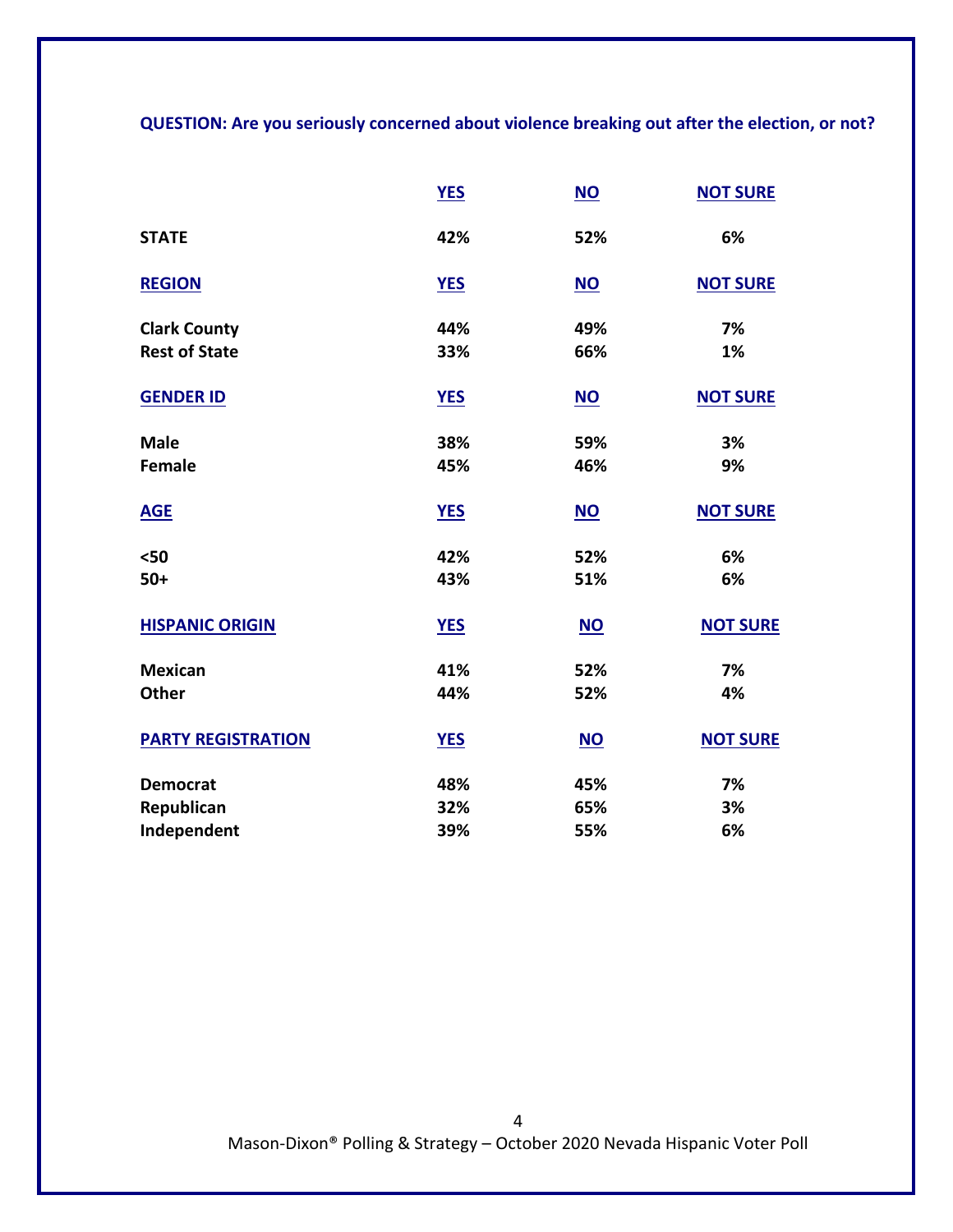**QUESTION: If a vaccine for the coronavirus becomes available with approval from the government and support from scientists, will you immediately get vaccinated, or not?** 

|                           | <b>YES, WILL</b> | <b>NO, WILL NOT</b> | <b>NOT SURE</b> |
|---------------------------|------------------|---------------------|-----------------|
| <b>STATE</b>              | 43%              | 43%                 | 14%             |
| <b>REGION</b>             | <b>YES, WILL</b> | <b>NO, WILL NOT</b> | <b>NOT SURE</b> |
| <b>Clark County</b>       | 41%              | 45%                 | 14%             |
| <b>Rest of State</b>      | 53%              | 34%                 | 13%             |
| <b>GENDER ID</b>          | <b>YES, WILL</b> | <b>NO, WILL NOT</b> | <b>NOT SURE</b> |
| <b>Male</b>               | 51%              | 34%                 | 15%             |
| <b>Female</b>             | 36%              | 51%                 | 13%             |
| <b>AGE</b>                | <b>YES, WILL</b> | <b>NO, WILL NOT</b> | <b>NOT SURE</b> |
| $50$                      | 39%              | 50%                 | 11%             |
| $50+$                     | 48%              | 35%                 | 17%             |
| <b>HISPANIC ORIGIN</b>    | <b>YES, WILL</b> | <b>NO, WILL NOT</b> | <b>NOT SURE</b> |
| <b>Mexican</b>            | 41%              | 43%                 | 16%             |
| <b>Other</b>              | 45%              | 44%                 | 11%             |
| <b>PARTY REGISTRATION</b> | <b>YES, WILL</b> | <b>NO, WILL NOT</b> | <b>NOT SURE</b> |
| <b>Democrat</b>           | 37%              | 47%                 | 16%             |
| Republican                | 65%              | 22%                 | 13%             |
| Independent               | 38%              | 52%                 | 10%             |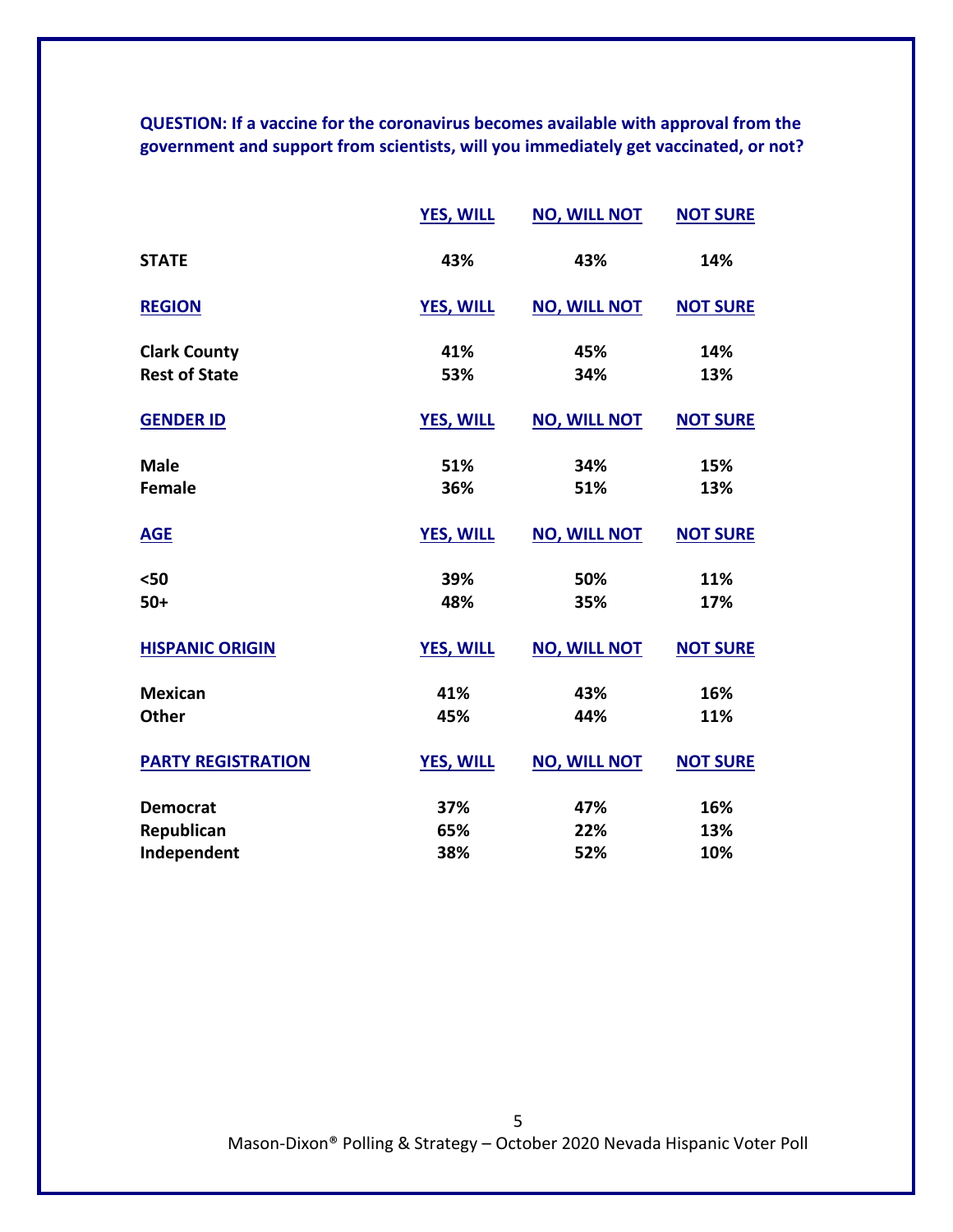**QUESTION: Which one of the following comes closest to your view: (ORDER ROTATED)**

- **The coronavirus is still very dangerous and serious protective measures still need to be taken. It is too soon to re-open classroom teaching and many businesses.**
- **The coronavirus is not as dangerous as it was earlier this year, as there are more effective treatments available. It is time to re-open schools and businesses.**

|                           | <b>TOO SOON</b> | <b>RE-OPEN</b> | <b>NOT SURE</b> |
|---------------------------|-----------------|----------------|-----------------|
| <b>STATE</b>              | 63%             | 30%            | 7%              |
| <b>REGION</b>             | <b>TOO SOON</b> | <b>RE-OPEN</b> | <b>NOT SURE</b> |
| <b>Clark County</b>       | 67%             | 26%            | 7%              |
| <b>Rest of State</b>      | 46%             | 48%            | 6%              |
| <b>GENDER ID</b>          | <b>TOO SOON</b> | <b>RE-OPEN</b> | <b>NOT SURE</b> |
| <b>Male</b>               | 56%             | 41%            | 3%              |
| <b>Female</b>             | 69%             | 20%            | 11%             |
| <b>AGE</b>                | <b>TOO SOON</b> | <b>RE-OPEN</b> | <b>NOT SURE</b> |
| $50$                      | 62%             | 33%            | 5%              |
| $50+$                     | 64%             | 27%            | 9%              |
| <b>HISPANIC ORIGIN</b>    | <b>TOO SOON</b> | <b>RE-OPEN</b> | <b>NOT SURE</b> |
| <b>Mexican</b>            | 63%             | 28%            | 9%              |
| <b>Other</b>              | 63%             | 33%            | 4%              |
| <b>PARTY REGISTRATION</b> | <b>TOO SOON</b> | <b>RE-OPEN</b> | <b>NOT SURE</b> |
| <b>Democrat</b>           | 81%             | 14%            | 5%              |
| Republican                | 26%             | 67%            | 7%              |
| Independent               | 56%             | 32%            | 12%             |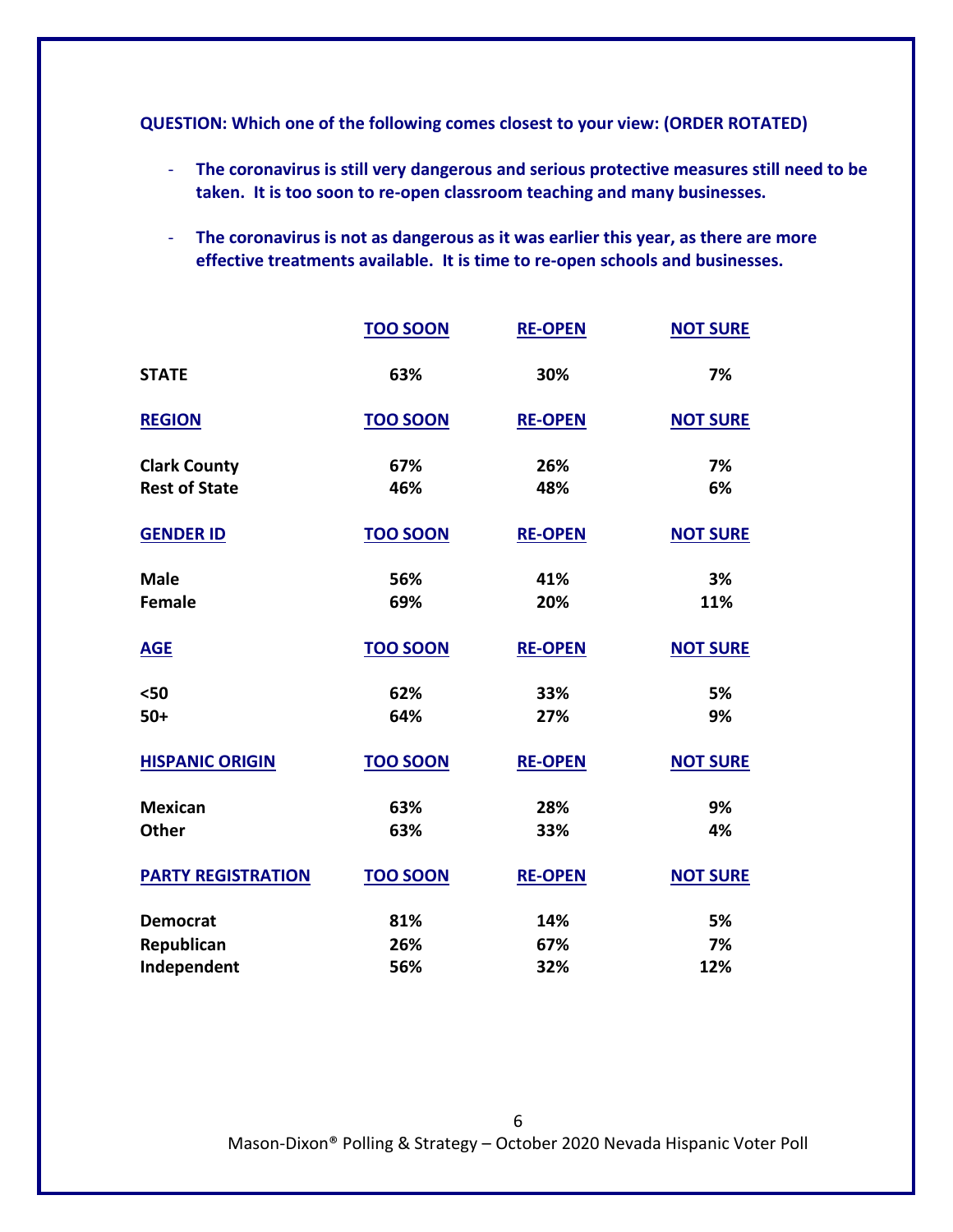**QUESTION: When the Nevada rent moratorium ends, are you likely to face eviction, not?**

|                           | <b>YES, WILL</b> | <b>NO, WILL NOT</b> | <b>NOT SURE</b> |
|---------------------------|------------------|---------------------|-----------------|
| <b>STATE</b>              | 9%               | 86%                 | 5%              |
| <b>REGION</b>             | <b>YES, WILL</b> | <b>NO, WILL NOT</b> | <b>NOT SURE</b> |
| <b>Clark County</b>       | 10%              | 85%                 | 5%              |
| <b>Rest of State</b>      | 7%               | 89%                 | 4%              |
| <b>GENDER ID</b>          | <b>YES, WILL</b> | <b>NO, WILL NOT</b> | <b>NOT SURE</b> |
| <b>Male</b>               | 9%               | 85%                 | 6%              |
| <b>Female</b>             | 9%               | 87%                 | 4%              |
| <b>AGE</b>                | <b>YES, WILL</b> | <b>NO, WILL NOT</b> | <b>NOT SURE</b> |
| $50$                      | 13%              | 82%                 | 5%              |
| $50+$                     | 4%               | 91%                 | 5%              |
| <b>HISPANIC ORIGIN</b>    | <b>YES, WILL</b> | <b>NO, WILL NOT</b> | <b>NOT SURE</b> |
| <b>Mexican</b>            | 10%              | 83%                 | 7%              |
| <b>Other</b>              | 7%               | 91%                 | 2%              |
| <b>PARTY REGISTRATION</b> | <b>YES, WILL</b> | <b>NO, WILL NOT</b> | <b>NOT SURE</b> |
| <b>Democrat</b>           | 11%              | 85%                 | 4%              |
| Republican                | 1%               | 96%                 | 3%              |
| Independent               | 10%              | 82%                 | 8%              |

Mason-Dixon® Polling & Strategy – October 2020 Nevada Hispanic Voter Poll